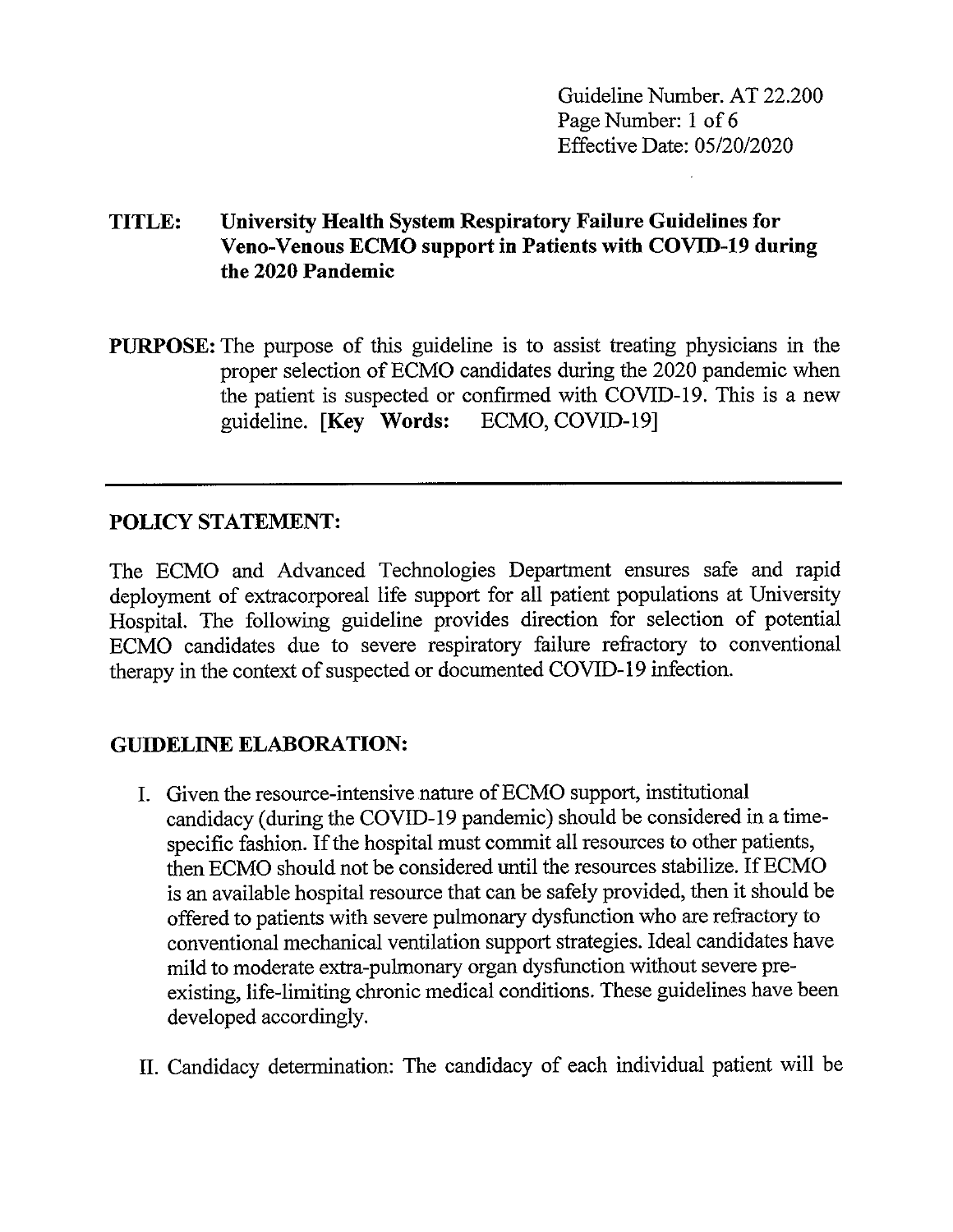Guideline Number. AT 22.200 Page Number: 2 of 6 Effective Date: 05/20/2020

evaluated and considered by 3 individuals: the intensive care physician, the ECMO MD and the physician providing cannulation. Three votes that ECMO is a reasonable support modality for the patient are required before cannulation. If there is a discrepancy, the ECMO medical director or another ECMO MD can be consulted to provide further guidance to achieve a third "yes" vote. If that person disagrees with ECMO support, the patient will be deemed not a candidate.

Under very limited ECMO resource situations, the highest priority for allocation should be directed towards the patient(s) with the highest probability of survival with ECMO support. It should be acknowledged that the availability of ECMO support is affected by dynamic prioritization of hospital resources. As resources change, priorities should shift based on what can be safely done in our hospital-specific setting. If unable to support patients who are candidates for ECMO support and these patients are identified with progressing disease, then every effort will be made to obtain transfer to a hospital with available ECMO support and all referrals for ECMO support will be deferred.

It is appropriate to prescreen potential ECMO candidates and review case with primary service to ascertain optimal candidates, anticipate potential barriers or complications to support, and clarify patient/family goals of care.

## **III.Indications:**

- A. Consider ECMO only if attempts to optimize diuresis, prone ventilation (if not contraindicated), neuromuscular blockade, and high PEEP strategy have failed.
- B. Consider ECMO if patient develops acute respiratory failure with an estimated mortality risk of> 50% as indicated by any of the following criteria after treatment maximized:
	- 1. P/F ratio <150 after 4 hrs
	- 2. Murray score 2-3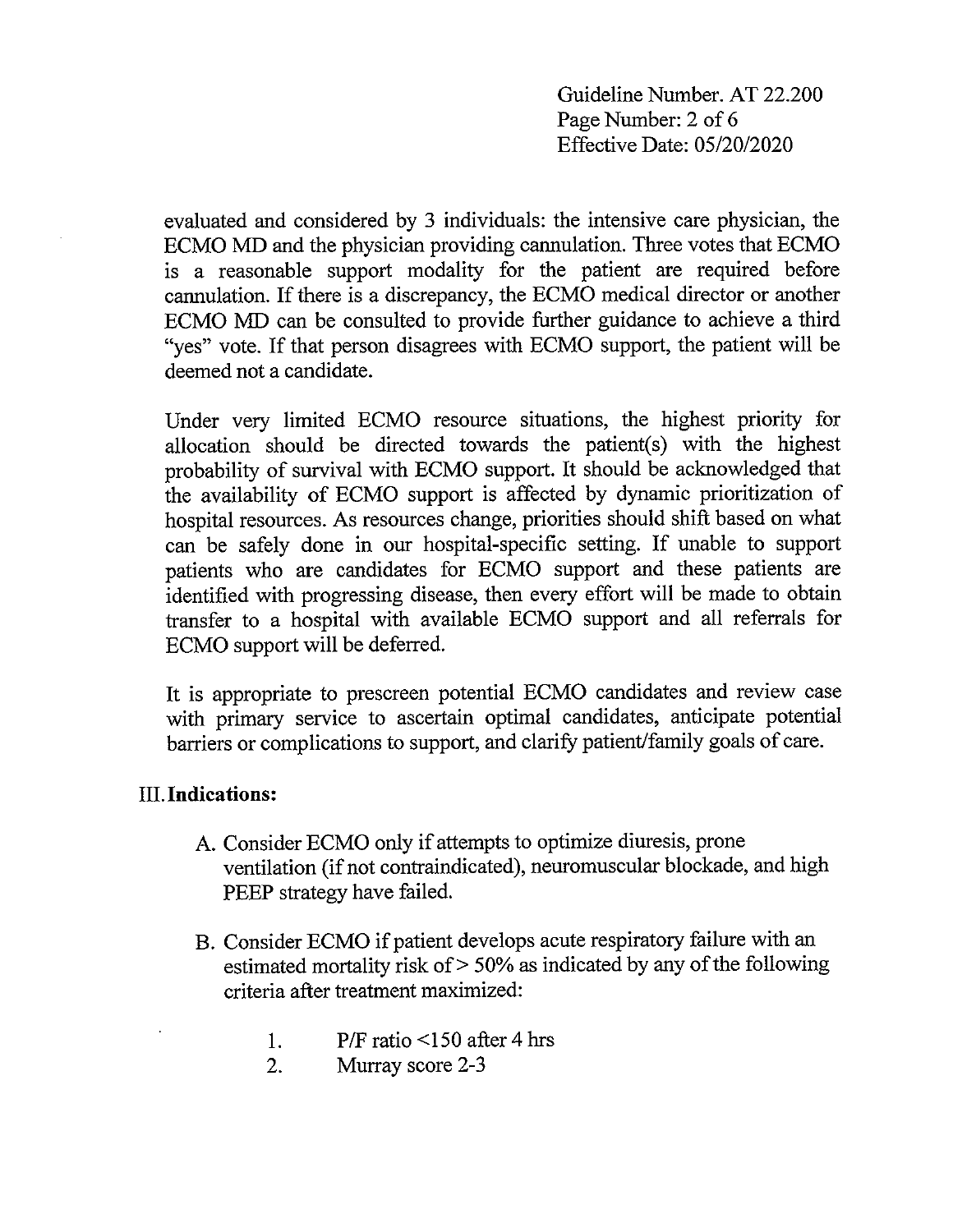Guideline Number, AT 22.200 Page Number: 3 of 6 **Effective Date: 05/20/2020** 

- Age-adjusted OI score  $>60$  (Age + OI) 3.
- Age-PaO2/FiO2 and plateau pressure score =  $6-7$  $\overline{4}$ .

C. ECMO is indicated if:

- $P/F$  ratio <150 after 4 hrs OR 1.
- PaCO2  $>60$  and pH <7.25 for 4 hrs OR  $\overline{2}$ .
- $\overline{3}$ . Based on the following approach published by ELSO as a consensus guideline for respiratory failure in the patient with COVID-19.



#### Figure: Algorithm for management of acute respiratory distress syndrome

PEEP=positive end-expiratory pressure. PaO<sub>:</sub>:FiO<sub>:</sub>=ratio of partial pressure of oxygen in arterial blood to the fractional concentration of oxygen in inspired air. ECMO=extracorporeal membrane oxygenation. PaCO =partial pressure of carbon dioxide in arterial blood. \*With respiratory rate increased to 35 breaths per minute and mechanical ventilation settings adjusted to keep a plateau airway pressure of ≤32 cm of water. +Consider neuromuscular blockade. ‡There are no absolute contraindications that are agreed upon except end-stage respiratory failure when lung transplantation will not be considered; exclusion criteria used in the EOLIA trial<sup>:</sup> can be taken as a conservative approach to contraindications to ECMO. SEg, neuromuscular blockade, high PEEP strategy, inhaled pulmonary vasodilators, recruitment manoeuvres, high-frequency oscillatory ventilation. TRecommend early ECMO as per EOLIA trial criteria; salvage ECMO, which involves deferral of ECMO initiation until further decompensation (as in the crossovers to ECMO in the EOLIA control group), is not supported by the evidence but might be preferable to not initiating ECMO at all in such patients.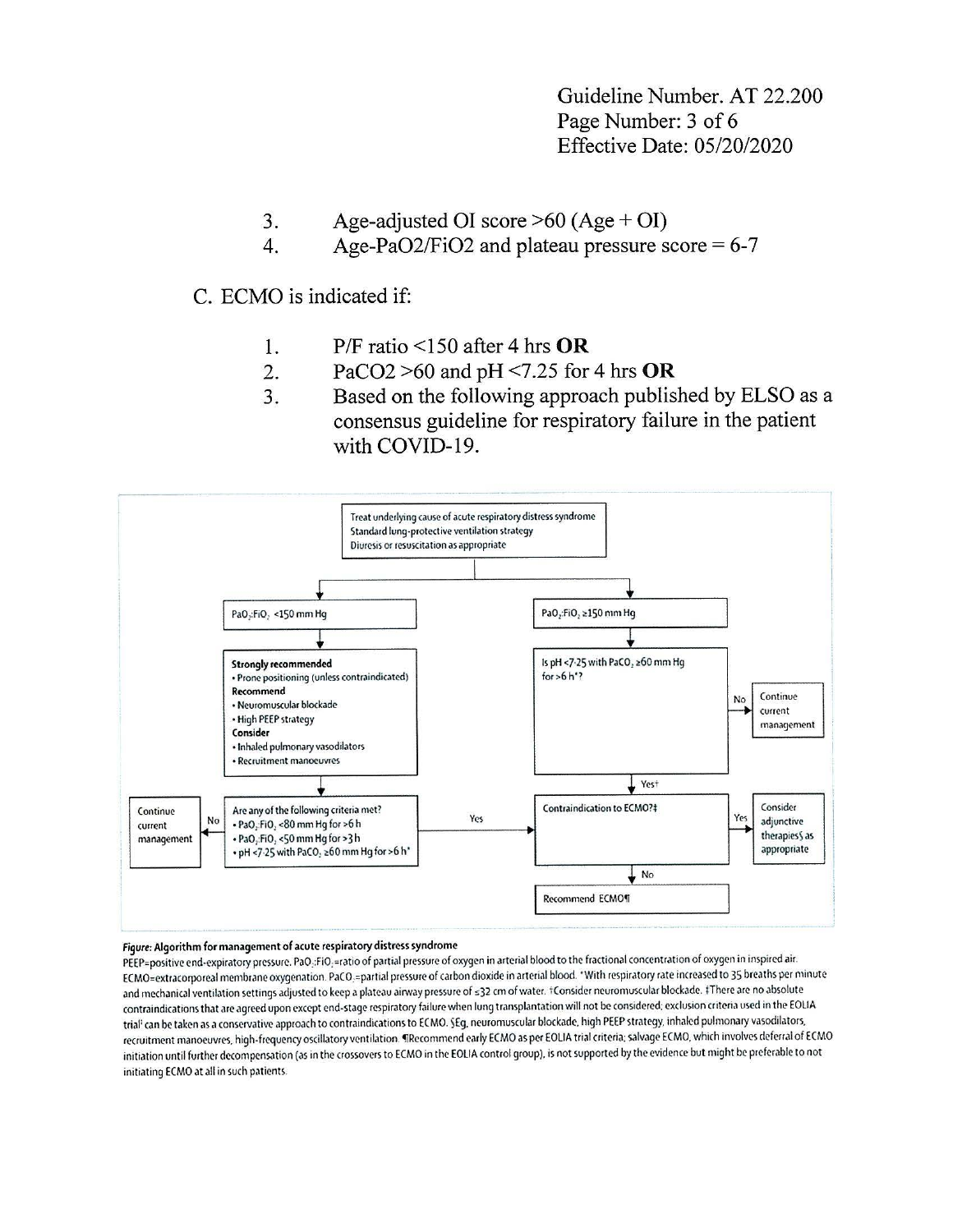Guideline Number. AT 22.200 Page Number: 4 of 6 Effective Date: 05/20/2020

## IV. **Contraindications**

# A. **Absolute:**

- 1. Advanced directives limiting care
- 2. Nonrecoverable major CNS damage
- 3. Severe, acute neurologic injury, e.g. anoxic, stroke
- 4. Significant underlying comorbidities: Stage III CKD, cirrhosis, dementia, baseline neurologic compromise that would preclude rehabilitation potential, disseminated malignancy, advanced lung disease without transplant potential, uncontrolled diabetes with chronic end-organ dysfunction, severe peripheral vascular disease, nonambulatory or unable to perform ADL
- 5. Greater than 10 days of mechanical ventilation
- 6. Severe multiorgan failure
- 7. Futility of current treatment
- 8. Vascular incompatibility based on cannula sizes required for ECMO support
- 9. Ongoing CPR
- 10. Contraindication to anticoagulation or blood product transfusion
- 11. ECMO device not immediately available

# B. **Relative:**

- 1. Advanced age with significant underlying comorbidities
- 2. BMl>40
- 3. ANC <400/mm3
- 4. Advanced chronic systolic heart failure
- 5. High dose vasopressor requirement and not under consideration for VA ECMO
- 6. Coagulopathy at high risk for bleeding (Platelet count  $\leq$ 50K, INR $\geq$ 5, DIC)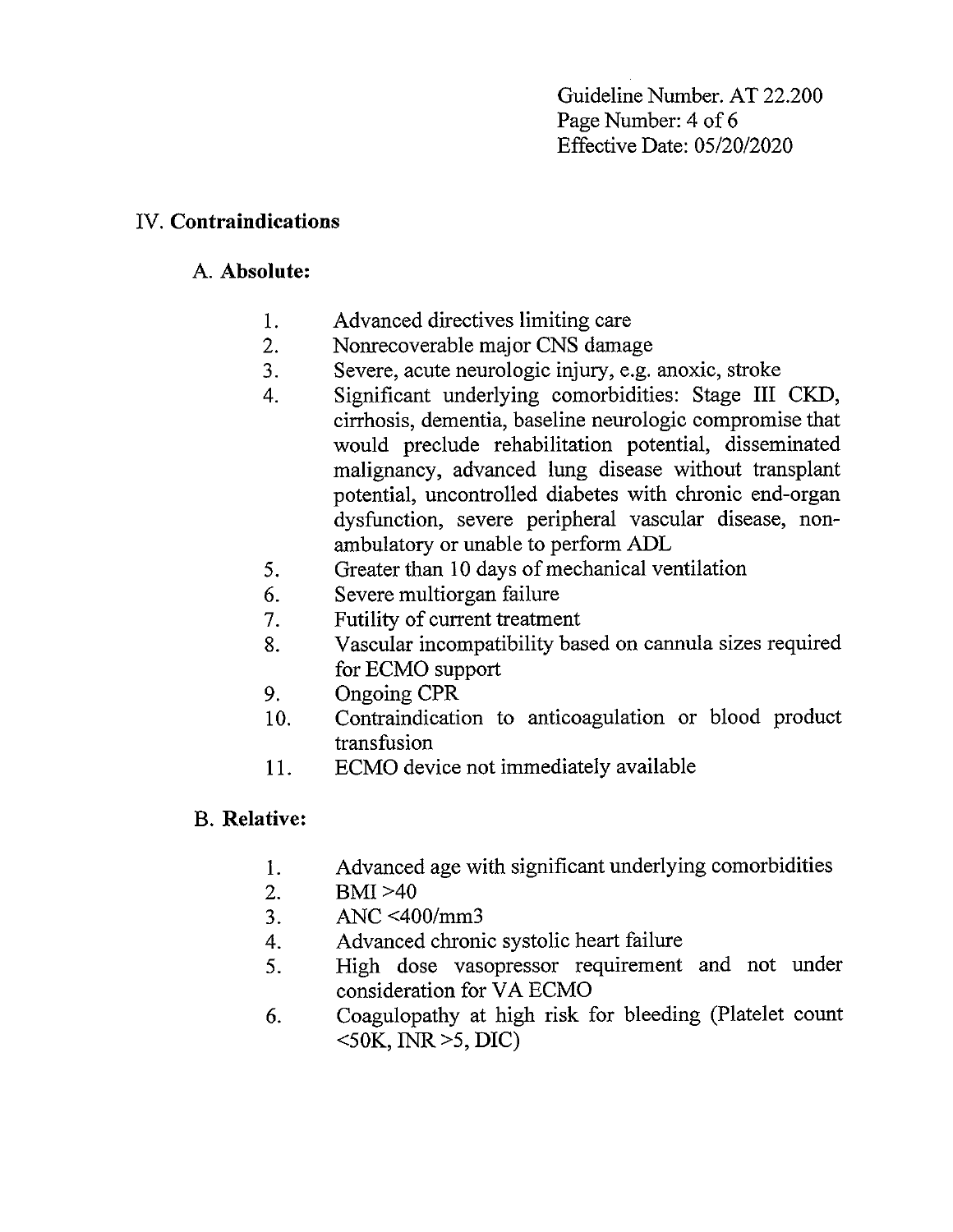Guideline Number. AT 22.200 Page Number: 5 of 6 Effective Date: 05/20/2020

#### **REFERENCES/BIBLIOGRAPHY**

ELSO Guidance Document: ECMO for COVID-19 Patients with Severe Cardiopulmonary Failure (published online 3/24/20)

Extracorporeal Membrane Oxygenation for Severe Acute Respiratory Distress Syndrome. Combes, A, et al, New England Journal of Medicine. Volume 378 (21). May 2018.

COVID-19: Interim Guidance on Management Pending Empirical Evidence. From an American Thoracic Society-led International Task Force. Wilson, K. et.al. (Published online 4/3/20).

ELSO Guidelines for Adult Respiratory Failure vl.4

ELSO General Guidelines vl .4

ECMO Extracorporeal Cardiopulmonary Support in Critical Care 5th Edition

ECMO Specialist Training Manual 4th Edition

# **OFFICE OF PRIMARY RESPONSIBILITY:**

Director of ECMO and Advanced Technologies